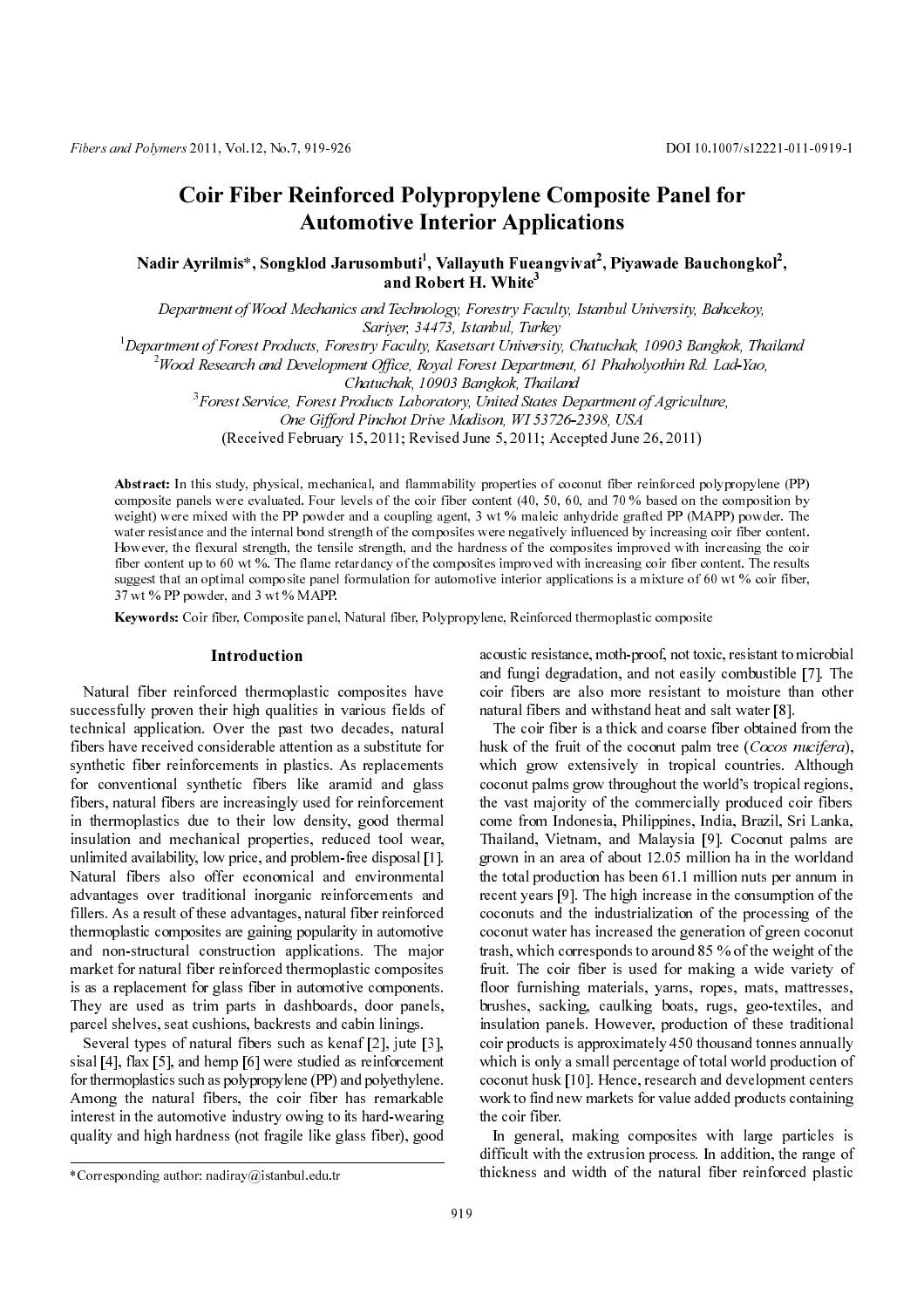820 Fibers and Polymers 2011, Vol.12, No.7<br>
State random control and Solution of the symbol speedily is the product of the symbol speedilement And Park Control and Solution of the symbol speedilement of the symbol speedil composites made using extrusion process are lower than those of wood-based panels such as fiberboard and particleboard. Another little explored possibility is to produce natural fiber reinforced thermoplastic composites on a flatpress like the traditional wood-based panels. The advantage of this technology is that only a relatively low pressure level is required as compared to the extrusion and injection molding. As a consequence, the natural fiber structure is maintained and considerably lower material density (compared to the extrusion process) is possible. The productivity of the pressing technology is much higher than that of injection molding and extrusion. The flat-pressed thermoplastic composites made using a dry-blending process have a clear cost advantage. In this study, physical, mechanical, and flammability properties of the 10 mm thick coconut fiber reinforced PP composite panels made using dry blending process under laboratory conditions were investigated. Four loading levels of the coir fiber content, 40, 50, 60, and 70 % based on the composition by weight, were mixed with the PP powder and 3 wt % maleic anhydride grafted PP (MAPP) powder as a coupling agent. The objectiv e was to determine the optimal composite formulation for automotive interior applications such as door trim and cabin linings.

# Experimental

#### Materials

The coir fibers with length of 120-140 mm were obtained from the coconut husks abstracted from the coconut fruits naturally grown in Thailand. Literature values for the chemical properties of the coir fiber are presented in Table 1 [7]. The fibers were chopped into 15-17 mm length to ensure easy blending with polymer matrix. The chopped fibers were then dried at  $100\text{ °C}$  for 48 h (Figure 1). The moisture content of the fibers, as determined by oven-dry weight, was found to be 1-2 % prior to the treatment.

Virgin PP  $(T_m=160^{\circ}\text{C}, \rho=900 \text{ kg/m}^3, \text{MF1}/230^{\circ}\text{C}/2.16 \text{ kg}=$ <br>5.  $\approx$  (10 min) ready sed by *Petrim Petroplanuisal* Go. Jamin 6.5 g/10 min) produced by Petkim Petrochemical Co., Izmir, Turkey, was used as the polymeric material. The coupling agent, Maleic anhydride-grafted PP (MAPP, Optim-425®; the

Table 1. Chemical composition and microfibrillar angle of the coir (coconut) fibers [7]

| Chemical composition and<br>microfibrillar angle | Unit (weight $\%$ ) |
|--------------------------------------------------|---------------------|
| Lignin                                           | 40.45               |
| Cellulose                                        | 32.43               |
| Hemicellulose                                    | 0.15 0.25           |
| Pectin                                           | $3-4$               |
| Water soluble                                    | 5                   |
| Ash                                              | $\mathfrak{D}$      |
| Microfibrillar angle (degree)                    | 30.49               |



Figure 1. Hammer-milled coir (coconut) fibers used in the manufacture of the reinforced polypropylene composite panel.

reactive modifier maleic anhydride content=1 wt %), was supplied by Pluss Polymers Pvt. Ltd. in India. The PP and MAPP granules were processed by a rotary grinder to pass through a US 40-mesh screen and retained on a US 80-mesh screen. The PP was chosen as the matrix material in this study because of its good balance of property range, low processing temperature, low price, and good thermal stability.

#### Preparation of the Composite Panels

The coir fiber reinforced PP composite panels were manufactured at the laboratory using standardized procedures that simulated industrial production. After mixing the coir fibers with the PP and MAPP powders, the mixture was placed in a rotary drum blender. After blending the mixture for approximately 10 min, the mixture was weighed and a box was used to form the mixture into a mat on an aluminum caul plate. Teflon sheets were used to avoid direct contact of PP powder with the hot press metal platens during heating and pressing. To reduce the mat height and densify the mat, the mat was initially cold pressed. This procedure allowed for easy insertion of the mats into the hot-press. The mats were then subjected to hot-pressing using a manually controlled electrical-heated press. The maximum press pressure, pressing temperature, and total press cycle were 5  $N/mm^2$ , 200 °C, and 5 min, respectively. At the end of the press cycle, the composite panel was removed from the press for cooling. The panel size was  $350 \text{ mm} \times 350 \text{ mm} \times 10 \text{ mm}$  after the cooling process. A total of 8 coir fiber reinforced PP composite panels, two for each type of panel, were manufactured. The average density of the panels was  $750 \text{ kg/m}^3$ .

#### Determination of Water Resistance

Wood-based panel standards were used for the experiments because EN 15534-1 [11] which specifies test methods for characterization of natural fiber reinforced thermoplastic composites such as wood plastic composite refers to test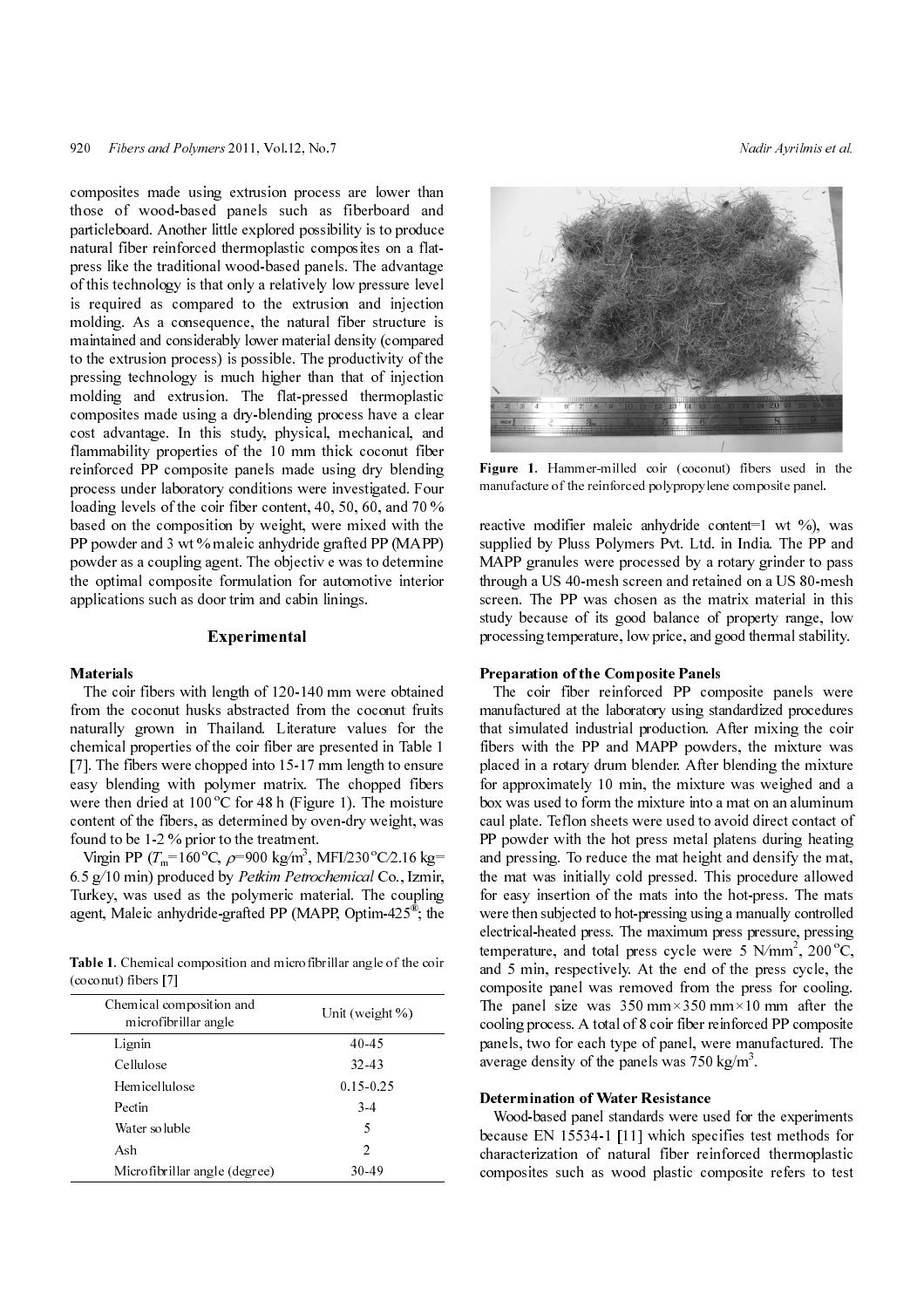methods for wood-based panels. Thickness swelling (TS) and water absorption (WA) tests were carried out according to EN 317 [12]. Sixteen replicate samples from each type of composite panel were used for the TS and WA testst. The TS and WA tests were done with the same sample. Dimensions were 50 mm $\times$ 50 mm $\times$ 10 mm. Prior to the tests, the samples were conditioned at  $20^{\circ}$ C and 65 % relative humidity (RH). Duration of the conditioning process was determined by regular weighting of the specimens until no changes in the weights were detected.

The samples were immersed in water at a temperature of  $20^{\circ}$ C. The weights and thicknesses of the samples were measured at different time intervals during the long period of immersion. After being immersed in the water for 1, 14, and 28 days, the samples were removed from the water and all the surface water were wiped off with a dry cloth. The samples were weighed to the nearest 0.01 g and measured to the nearest 0.001 mm. The sample thickness was determined by taking a measurement at a specific location, the diagonal crosspoint, on the sample. Densities of the samples were evaluated according to EN 323 [13].

#### Determination of Mechanical Properties

The flexural properties of samples conditioned at 20  $\rm ^{o}C$ and 65 % RH were determined according to EN 310 [14]. A total of twelve replicate samples with dimensions of 250 mm  $\times$ 50 mm $\times$ 10 mm (six parallel and six perpendicular to each other) were tested for each type of composite panel to determine the flexural strength and modulus of elasticity. The flexural tests were conducted in accordance with the third point loading method at a span-to-depth ratio of 20:1. The crosshead speed was adjusted so that failure would occur within an average of  $60 s \pm 10$ . The samples were tested on an Instron testing system Model-4466 equipped with a load cell with a capacity of 10 kN.

The internal bond (IB) tests were conducted according to EN 319 [15]. Ten replicate samples with dimensions of 50 mm $\times$ 50 mm $\times$ 10 mm from each type of composite panel were used to determine the IB strength. For the tensile strength parallel to the plane of the panel, six samples with dimensions of 250 mm $\times$ 38 mm (the minimum width of each sample at the reduced section) $\times$ 10 mm from each type of composite panel were tested according to ASTM D 1037- 06a [16].

The modified Janka ball, 11.28 mm in diameter with a 100 mm2 projected area, was used to determine surface Janka hardness (JH) of samples with dimensions of 75 mm $\times$ 150 mm according to ASTM D 1037-06a [16]. The face JH is defined as the load at which the ball has penetrated to half its diameter. The load was continuously applied to the samples throughout the test at a rate of 6 mm/min. The maximum load required to embed the ball to one half its diameter was recorded for each specimen. To achieve the minimum thickness (25 mm) for the JH test, three pieces of the 10 mm thick samples were glued together to produce one 30 mm thick test specimen. Six replicate specimens were tested for each type of composite panel to determine the JH.

### Limiting Oxygen Index (LOI) Test

Fiber Reinforced Polypropylons Composite Polypropyle (angle and  $\sim$  Fiber and Polypropylene Coll, Vol.12, No.7 921<br>
and Natar description (WA) tasts were carried out according (TS) the 10 mm thick test specimals for repl The LOI of the samples with 40, 50, 60, and 70 wt % coir fiber were determined in a Oxygen Index Tester (Model CS-178B, Custom Scientific Instruments, Inc.). The LOI is the minimum percentage oxygen that is required to maintain flaming combustion of a specimen under specified laboratory conditions. The ASTM International standard is ASTM D 2863-10 [17]. The 10 mm thick panels were cut into 4 mm wide and 100 mm long specimens for the LOI tests. An oxygen analyzer (Model 1420B, Servomex Co.) was used to measure the oxygen concentration in the  $O_2$ -N<sub>2</sub> mixture. The test specimen was ignited at the top. Between individual test specimens of a given sample, the oxygen levels were adjusted upward or downward by approximately 0.2 % oxygen depending on whether the specimen continued to burn. The LOI was recorded as the lowest percentage oxygen level that allowed 50 mm of the specimen to be burned or continued flaming for 180 sec duration. One determination of LOI was made for each of the four types of samples (40, 50, 60, and 70 wt % coir fiber).

#### Statistical Analysis

An analysis of variance, ANOVA, was conducted  $(p<0.01)$ to evaluate the effect of the coir fiber loading level on the physical and mechanical properties of the composite panels. Significant differences between the average values of the composite types were determined using Duncan's multiple range test. Regression analysis was conducted on the LOI data.

#### Results and Discussion

#### Physical Properties

The TS and WA values of the samples as a function of increasing the coir fiber content are presented in Table 2. Statistical analysis found some significant differences among the composite types. Significant differences are shown by letters in Table 2. The water resistance of the samples significantly decreased with increasing the coir fiber content due to the hydrophilic property of the natural fibers. For example, the TS and WA values (28-days) of the samples having 40 wt % the coir fiber (composite panel type: A) were 3.94 and 10.26 % while they were 9.45 and 21.69 % for the samples having 70 wt % the coir fiber (composite panel type: D), respectively. The TS and WA values of the samples increased with increasing water exposure time due to the hydrogen bonding of the water molecules to the free hydroxyl groups present in the cellulosic cell wall materials and the diffusion of water molecules into the fiber- polymer matrix interface. The TS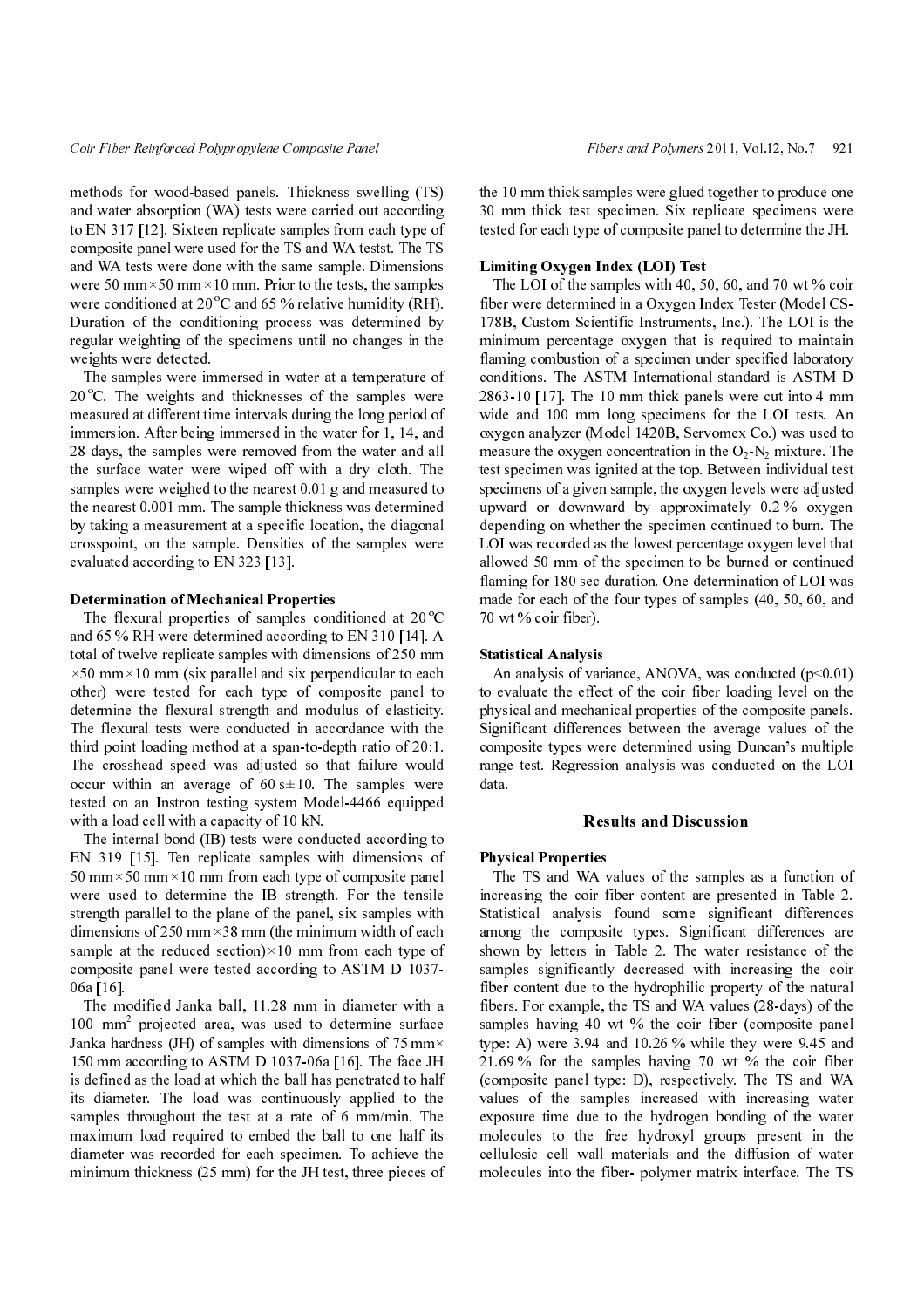| Composite<br>panel<br>type | Composite panel composition<br>$(wt \, \%)$ |                    | Physical properties |                            |                                                                                      |         |                          |       |                                                                                                |                 |
|----------------------------|---------------------------------------------|--------------------|---------------------|----------------------------|--------------------------------------------------------------------------------------|---------|--------------------------|-------|------------------------------------------------------------------------------------------------|-----------------|
|                            |                                             |                    |                     | Thickness swelling $(\% )$ |                                                                                      |         | Water absorption $(\% )$ |       |                                                                                                |                 |
|                            | Coir<br>fiber                               | Polypropylene MAPP |                     | Density<br>$(kg/m^3)$      | . day                                                                                | 14 davs | 28 days                  | ! day | 14 davs                                                                                        | 28 days         |
| А                          | 40                                          | 57                 |                     |                            | 749 (10) $0.91^{1}$ (0.08) A 2.08 (0.13) A 3.94 (0.20) A 1.34 (0.10) A 6.20 (0.38) A |         |                          |       |                                                                                                | 10.26(0.59) A   |
| B                          | 50                                          | 47                 |                     |                            | 750 (25) 1.37 (0.12) B 2.70 (0.16) B 5.10 (0.39) B 2.30 (0.16) B 8.64 (0.55) B       |         |                          |       |                                                                                                | 15.34(0.74) B   |
| C                          | 60                                          | 37                 | 3                   | 751 (30)                   |                                                                                      |         |                          |       | 1.48 (0.11) B 3.34 (0.14) C 6.78 (0.42) C 2.42 (0.12) B 10.72 (0.44) C                         | $17.87(0.69)$ C |
| D                          | 70                                          | 27                 |                     |                            |                                                                                      |         |                          |       | 752 (15) 2.32 (0.14) C 4.75 (0.19) D 9.45 (0.51) D 3.38 (0.18) C 13.04 (0.51) D 21.69 (0.86) D |                 |

Table 2. Physical properties of the coir fiber reinforced polypropylene composite panels as a function of increasing the coir fiber content

<sup>1</sup>Groups with same letters in column indicate that there is no statistical difference ( $p<0.01$ ) between the samples according Duncan's multiply range test. The values in the parentheses are standard deviations. MAPP: maleic anhydride-grafted polypropylene.

and WA values of the samples considerably increased beyond 60 wt % of the amount of the coir fibers (Table 2). This result was consistent with a previous study by Gardner and Murdock [18]. They reported that when wood content increased beyond 65 wt %, WA of the WPC increased accordingly because the wood was less likely to be fully encapsulated by the polymer matrix. Similarly, Hargitai et al. [19] reported that TS and WA of thermoplastic composites increased with increasing content of hemp fibers. They found that the TS and WA values of the PP composites reinforced with 30 wt % the hemp fiber were 6 and 7 % after 19-days of submersion while they were 18 and 53 % for the PP composites with 70 wt % the hemp fiber, respectively. Increasing natural fiber content in thermoplastics enables more water penetration into the interface through micro cracks or voids induced by the swelling of fibers that creates swelling stresses leading to composite failure [20].

Wood-based panel standards were used here for comparison of the TS and the WA values of the samples since there were no established maximum TS and WA requirements for the natural fiber reinforced thermoplastic composite panels in EN 15534-2 [21]. TS values (28-days) of all the composite types, except for panel D, met maximum requirements of EN 312 [22] and EN 622-5 [23] with respect to particleboard Type 7 (1-day: 9 %) and medium density fiberboard (MDF) Type HLS (1-day: 10 %). The TS and WA values of the samples were also much less than those of fiberboards made using urea-formaldehyde resin [24].

The water resistance of the coir reinforced PP composites was found to be better than published results for thermoplastic composites reinforced with other natural fibers such as hemp [6], kenaf  $[2]$ , jute  $[3]$ , sisal  $[4]$ , flax  $[5]$ , and empty fruit bunch of oil palm [25]. For example, Karina et al. [25] found that the average WA value of empty fruit bunch of oil palm reinforced PP composites with MAPP (empty fruit bunch of oil palm: 50, PP: 47.5, and MAPP: 2.5 wt %) after 1-day of submersion was 3.05 %. In other study, Chow et al. [2] found that average TS and WA values of kenaf fiber reinforced PP composites with MAPP (kenaf fiber: 50, PP: 47, and MAPP: 3 wt %) after 1-day of submersion were 3 and 3 %. 1-

922 Fibers and Polymers 2011, Vol.12, No.7<br>
1922 Fibers and Polymers 2011, Vol.12, No.7<br>
1934 Pierse Britis and The actual Content of the complete Content of the Content of the Content of the Content<br>
1946 Pierse and Cont day submersion WA and TS results for the coir fiber composites ranged from 1.34 to 3.38 % and 0.91 to 2.32 %, respectively (Table 2). The TS and WA values for the coir reinforced samples were much lower than those for wood fiber reinforced PP composites. For example, Ayrilmis and Jarusombuti [26] investigated TS and WA properties of 10 mm thick WPC panels  $(800 \text{ kg/m}^3)$  made from dry-blended rubberwood fibers and PP powder with MAPP using a conventional flat-pressing process. They found that the average TS and WA values of the WPC panels containing 60 wt % rubberwood fibers, 37 wt % PP, and 3 wt % MAPP powder after 1-day of submersion were 5.82 and 7.85 %, respectively. Although the lignin-rich coir fiber is weaker than cellulose-rich fibers such as sisal, jute, pineapple, etc., certain unique properties such as a layer of the lignin and low hemicelluloses content make it attractive for using it as reinforcement in thermoplastic composites. Higher water resistance of the PP composites reinforced with the coir fiber than the composites reinforced with other natural fibers was mainly attributed to the lignin-rich layer of the coir fiber cells. The TS and WA results showed that the lignin layer made the coir fibers attractive for using as reinforcement in thermoplastic composites needing a high dimensional stability. Groups with the methods on the infinite that there is no statistical difference of 6.01) between the weaker and the sample wavelengths and the sample is no statistical difference (a) and the sample is no statistical diffe

Lignin is a phenol propane-based amorphous solidified resin, filling the spaces between the polysaccharide fibers. It is a highly polymeric material and the most nonpolar (hydrophobic) constituent of the fiber [7]. Another possible explanation of the better water resistance of the coir fiber reinforced PP composites than other fibers such as hemp, jute, and sisal is that the lignin acts as a natural lubricant facilitating the coir fiber dispersion within the polymer matrix [27]. Wood products having a high content of lignin or natural waxes produce improved dispersion and adhesion with nonpolar hydrocarbon polymers [28]. Winandy and Krzysik [29] reported that increasing lignin content could suggest improved moisture resistance for wood fibers.

The cellulose content of the coir fiber (32-43 %) are lower than other natural fibers, such as sisal  $(67-78 \text{ wt } %)$ , hemp (70-74 wt %), jute (61-71.5 wt %), kenaf (45-57 wt %) and flax  $(71 \text{ wt } %%)$  [7]. As known, TS and WA of the natural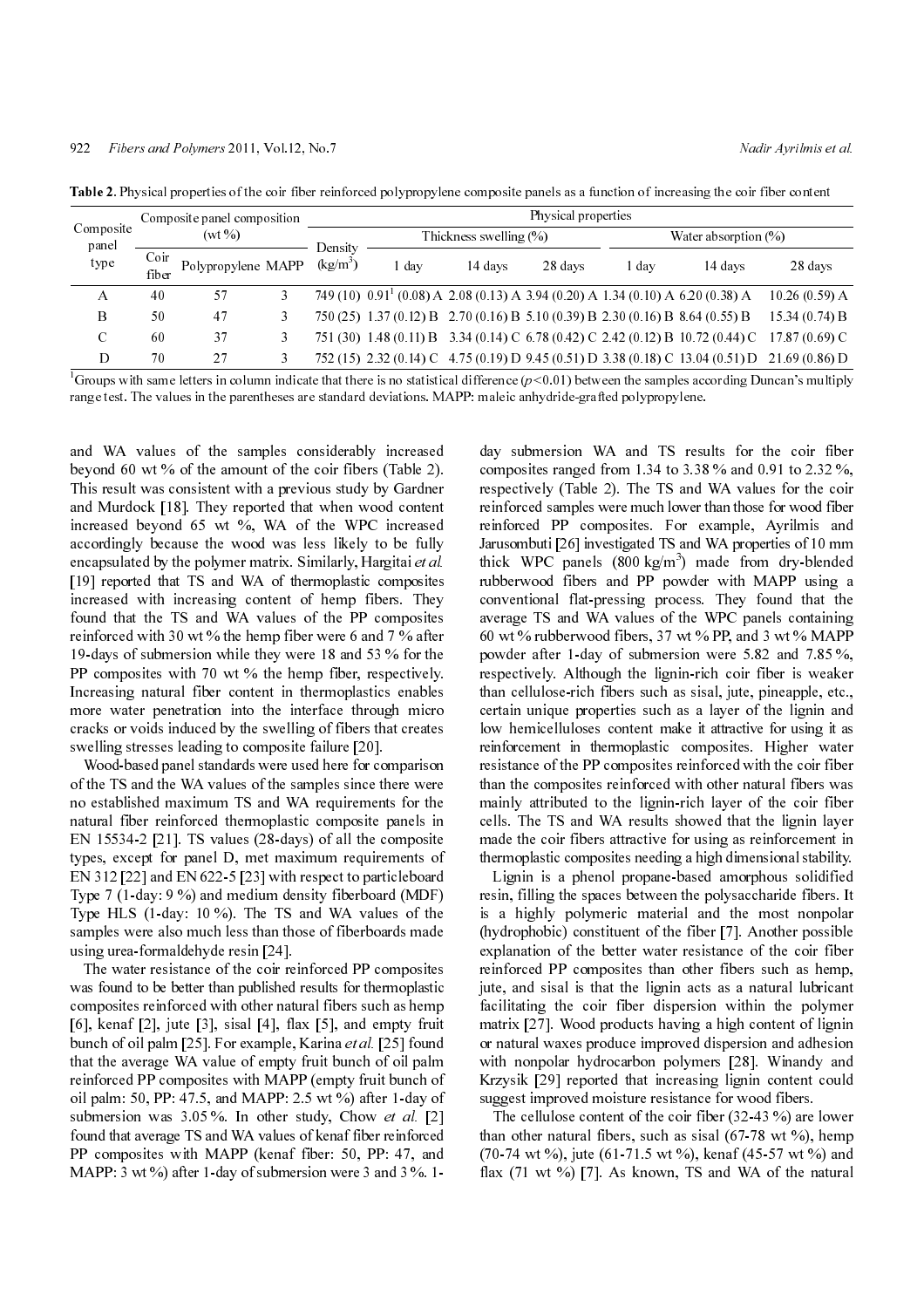fiber reinforced thermoplastic composites are due to the hydrogen bonding of water molecules to the hydroxyl groups of cellulose hemicellulose, and diffusion of the water molecules into the fiber-matrix interface. In previous studies, it was reported that decreases in the amounts of cellulose and hemicelluloses of the lignocellulosic caused a low uptake of water in the wood-based composites [29-31]. The TS and WA results showed that the thermoplastic composites reinforced with the coir fiber had a superior dimensional stability compared to the ones reinforced with other natural fibers due to the coir fiber's low cellulose and hemicellulose contents, as shown in Table 1.

# Mechanical Properties

**Flexural Properties**<br>The flexural properties of the samples as a function of increasing the coir fiber content in the composite are presented in Table 3. All the composite types significantly differed from each other. Significant differences are shown by letters in Table 3. The flexural strength of the samples increased by 26 % when the coir fiber content increased from 40 to 60 wt %. However, the further increment of the fiber content in the composite decreased the flexural strength of the samples. This fact is due to the decrease of the amount of the binding of the coir fibers by the plastic. One explanation of the improvement of the flexural strength with up to 60 wt % fiber content could be increased network system by the coir fiber which has a high aspect ratio. It is generally accepted that longer fibers obtain an increased network system by themselves and result in increased bending properties of composites [32]. Schirp and Stender [6] reported that flexural strength of hemp fiber reinforced PP composites was better than wood fiber reinforced PP composites due to higher aspect ratio of hemp fibers.

The modulus of elasticit of the samples increased by 32 % when the coir fiber content increased from 40 to 70 wt % (Table 3). This observation showed that increasing the coir fiber content significantly improved the stiffness of the samples. The moduli of natural fibers are higher than that of the PP [33]. Increasing modulus of elasticity of the samples with increasing the coir fiber content was mainly attributed to natural fibers having higher moduli than the thermoplastics. The large increase of the modulus suggests an efficient stress transfer between the polymer and fiber. Incorporation of the coir fibers into the polymer matrix (the PP) increased the modulus because the mobility in the amorphous region becomes increasingly restrained as the fibers are stiffer than the polymer matrix. The good dispersion of the coir fibers also contributes to the large increase in the modulus of the samples. A similar result was found by Hargitai et al. [19]. They reported that the modulus of elasticity of the hemp fiber reinforced PP composites increased from 3500 to  $4700 \text{ N/mm}^2$  when the hemp fiber content increased from 30 to 70 wt %. The decrease in the

flexural strength of the samples beyond 60 wt % of the amount of the coir fibers was due to the stress concentration and dispersion problems. The flexural strength and modulus values of all the composite panel types (Table 3) met particleboard Type 5 (18 and  $2550 \text{ N/mm}^2$ ) and generalpurpose MDF  $(22 \text{ and } 2500 \text{ N/mm}^2)$  minumum requirements of EN 312 [22] and EN 622-5 [23], respectively. There were no established minimum flexural strength and modulus of elasticity requirements for the natural fiber reinforced thermoplastic composites in EN 15534-2 [21].

Fiber Reinforced Polypropylons Composite Polypropylons Control Reinforced Polypropyles (The Euristic Composite Revolution of the South Big Reinforced Polypropyles and the Composite Repubblic Research Polymers and differen Although the flexural strength and modulus of elasticity of the samples improved with increasing the coir fiber content, they were found to be inferior than thermoplastic composites reinforced with other natural fibers such as abaca [34], hemp [6], and kenaf [2]. For example, Schirp and Stender [6] found that flexural strength and modulus of elasticity of hemp fiber (70 % wt) reinforced PP composites with MAPP  $(3 \text{ wt } %%)$  and lubricant  $(1.5 \text{ wt } %%)$  were 34.1 and 4582 N/mm<sup>2</sup>, respectively. In other study, Chow et al. [2] reported that flexural strength and modulus of elasticity of 50 wt % kenaf fiber reinforced PP composite panels with 3 wt % MAPP were 66.5 and 4910  $N/mm^2$ , respectively. The corresponding flexural strength and modulus of elasticity results for the 70 wt % coir fiber composites were 27.3 and 3345  $N/mm^2$ , respectively (Table 3). One of the main reasons for the lower flexural strength and modulus of elasticity of the coir fiber reinforced PP composites compared to the thermoplastic composites reinforced other natural fibers was the lower cellulose content of the coir fibers (32-43 wt %) than other natural fibers such as sisal (66-78 wt %), hemp (70-74 wt %), jute (61-71.5 wt %), and flax (71 wt %) [7]. With regard to the fiber morphology, microfibril angle of the secondary cell wall  $(S_2)$  of the coir fibers is higher  $(30 \text{ to } 49^\circ; [7]$  than that<br>of the wood fiber  $(10 \text{ to } 20^\circ; 535]$ . A bigh mine fibril angle of the wood fiber (10 to 30 $\degree$ ; [35]. A high microfibril angle leads to a low degree of orientation of cellulose chains [1]. This in turn leads to the low mechanical performance.

#### Tensile Strength

The tensile strength of the samples increased by 35 % when the fiber content increased from 40 to 60 wt % in the composite (Table 3). However, the further addition of the coir fiber beyond 60 wt % decreased the tensile strength of the samples because there was a decrease in the amount of the bonding between the coir fibers as a result of decreasing polymer content. The improvement in the tensile strength of the samples as a function of increasing the coir fiber content up to 60 wt % was mainly attributed to the increased stress transfer from the polymer matrix to the coir fiber. In addition, increasing the coir fiber content suggested a uniform stress distribution from the polymer matrix to fibers. The compatibilizing agent (the MAPP) was used to enhance the interfacial bonding strength between the fiber and the polymer matrix. The MAPP has a positive effect on the physical and mechanical properties of the polymer composites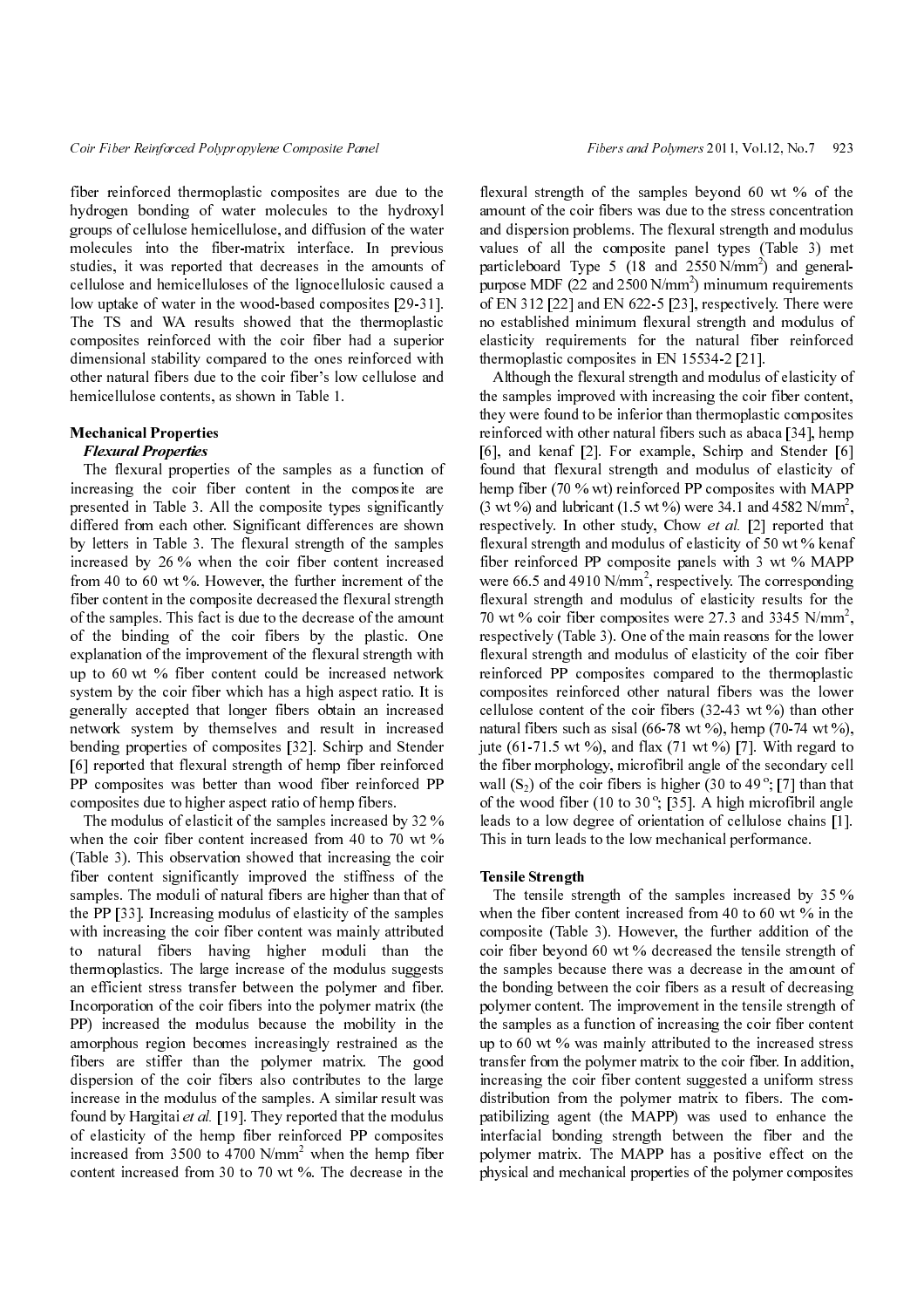because it improves the interfacial bonding between the hydrophilic fiber and the hydrophobic polymer matrix [7].

924 Fibers and Polymers 2011, Vol.12, Na.7<br>
Nearly December and Polymers 2011, Vol.12, Na.7<br>
(byde)philic fiber and the bydespheids produce matrix)?<br>
The terminology of the confidence of the confidence of the confidence o The tensile strength values of the coir fiber reinforced PP composites were lower than those of thermoplastic composites reinforced with other natural fibers such as kenaf [2], jute [3], sisal [4], and flax [5]. For example, Chow et al. [2] found that tensile strength of 50 wt % kenaf fiber reinforced PP composite panels with 3 wt % MAPP was 37.9  $N/mm^2$ . The corresponding tensile strength result for the 50 wt % coir fiber composites was  $15.5 \text{ N/mm}^2$  (Table 3). This result was caused by the lower cellulose content of the coir fibers compared with the other natural fibers. As known, cellulose content plays an important role in the tensile strength of natural fiber because cellulose chains have high resistance in tension. Cellulose is the strongest polymer in wood, thus is highly responsible for strength in the wood fiber. It has a high degree of polymerization and linear orientation. Tensile strength of any composite is related to the chemical composition of the fiber and its internal structure [36]. The coir fiber has low strength due to its low cellulose content which play important role in contribute to the strength of natural fiber [7]. The low tensile strength of the coir fiber reinforced PP samples compared with thermoplastic composites reinforced with other natural fibers could be also explained by the higher microfibril angle of the secondary cell wall of the coir fibers.

#### Internal Bond Strength

The IB strength of the samples decreased by 33 % when the coir fiber content increased from 40 and 70 wt % in the composite (Table 3). This is likely due to the decrease in the amount of binding of the coir fibers by the plastic because when the fiber content increases and so the amount of the plastic, as the adhesive, decreases. Similar results were also found in previous studies [26,35,37]. For example, Ayrilmis and Jarusombuti [26] reported that IB strength of rubberwood fiber reinforced PP composites panels with 3 wt % MAPP decreased from  $0.96$  to  $0.69$  N/mm<sup>2</sup> when the rubberwood fiber content increased from 40 to 60 wt % in the composite. The IB values of all the composite panel types met particleboard Type 7 (0.75 N/mm<sup>2</sup>) and MDF Type HLS (0.80 N/mm<sup>2</sup>) minimum requirements of EN 312 [22] and EN 622-5 [23],

### respectively.

# Janka Hardness

The JH of the samples increased by 69 % when the coir fiber content increased from 40 to 70 wt % in the composite (Table 3). This was consistent with previous studies [3,38-40]. The improvement in the JH of the samples as a function of increasing the coir fiber content was mainly caused by the high lignin content of the coir fibers. Lignin, amorphous polymeric material, acts as cement in bonding the cellulose filaments providing stiffness to the coir fiber. The coir fiber has the highest lignin percentage by volume among the natural fibers, which makes the coir fiber very tough and stiffer when compared to other natural fibers [41]. The JH of the samples with 70 wt % the coir fiber content was comparable to those of the wood-based panels such as MDF and particleboard. In a previous study, average JH of MDF panels (760 kg/m<sup>3</sup>) made from pine wood fibers was found to be 5210 N [24].

#### Limiting Oxygen Index

The LOI values of the samples increased with increasing coir fiber in the composite (Figure 2). The LOI values were 20.1, 20.4, 21.2, and 21.5 % for the 40, 50, 60, and 70 wt % coir fiber in the reinforced PP composites, respectively. The



Figure 2. Limiting oxygen index values of the coir fiber reinforced polypropylene composites as a function of the coir fiber content.

Table 3. Mechanical properties of the coir fiber reinforced polypropylene composite panels as a function of increasing the coir fiber content

| Composite panel   | Mechanical properties           |                                     |                                |                                      |                       |  |  |
|-------------------|---------------------------------|-------------------------------------|--------------------------------|--------------------------------------|-----------------------|--|--|
| type <sup>1</sup> | Flexural strength<br>$(N/mm^2)$ | Modulus of elasticity<br>$(N/mm^2)$ | Tensile strength<br>$(N/mm^2)$ | Internal bond strength<br>$(N/mm^2)$ | Janka hardness<br>(N) |  |  |
| A                 | $24.3^2(0.80)$ A                | $2538(79)$ A                        | 13.2(0.49) A                   | $1.89(0.18)$ A                       | 2914 (117) A          |  |  |
| B                 | $26.8(0.90)$ B                  | 2760(102) B                         | 15.5(0.65) B                   | 1.63(0.11) B                         | 3589(148) B           |  |  |
| C                 | 30.6 $(1.06)$ C                 | 3129 (90) C                         | $17.8(0.54)$ C                 | $1.33(0.15)$ C                       | 4130 (139) C          |  |  |
| D                 | 27.3(0.87) B                    | 3345 (118) D                        | $16.0(0.60)$ B                 | 1.26 (0.09) C                        | 4916 (124) D          |  |  |

<sup>1</sup>See Table 2 for panel composition,  $2^2$ Groups with same letters in column indicate that there is no statistical difference  $(p<0.01)$  between the range test. The values in the parentheses are standard deviations. samples according Duncan's multiply range test. The values in the parentheses are standard deviations.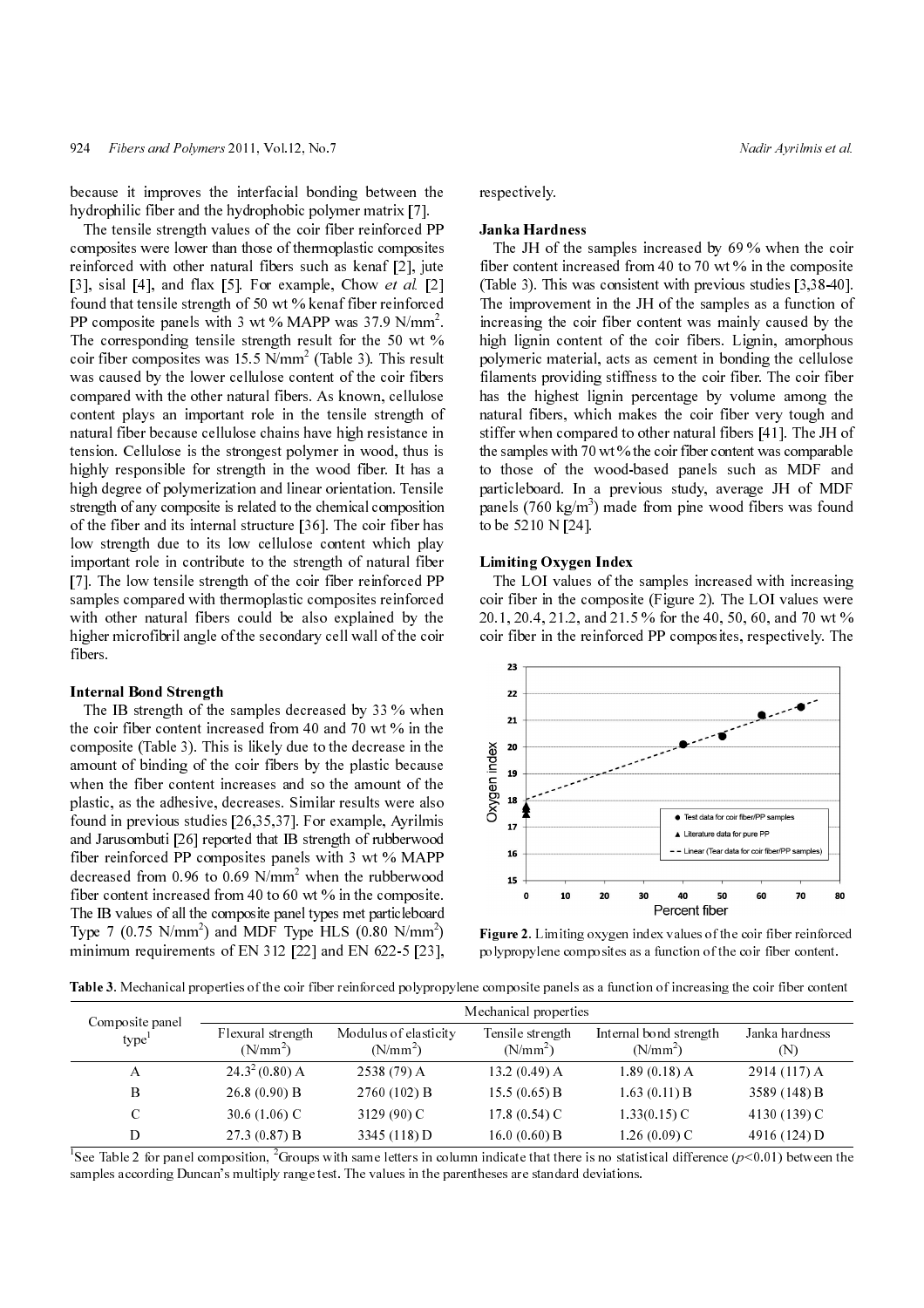linear regression analysis of the data indicated a  $\mathbb{R}^2$  of 0.96 and a standard error for the predictor (LOI) of 0.16. The slope of the line (Figure 2) was 0.05 with a standard error of 0.007.

The results are consistent with literature LOI results for untreated wood and plastics. The LOI values of 22.0 to 25.1 % were reported in the literature for 3 mm by 6.5 mm by 100 mm specimens of sawn southern pine [42]. The LOI values of neat PP reported in the literature include 17.7 % [43], 17.5 % [44] and 17.8 % [45]. The literature values for pure PP are very close to the y-intercept of 18.0 % resulting from the linear regression of the PP/coir fiber data (Figure 2). These results for PP samples are for 3 mm thick and 6.5 (or 6) mm wide samples. The samples in this study were 4 mm thick and 10 mm wide, an alternative size recommended for molding materials in more recent editions of the ASTM standard. Increasing the dimensions of the test specimens can increase the LOI [42,43]. LOI results for fire-retardanttreated materials are higher than the coir fiber reinforced PP samples without a fire-retardant. For example, LOI values for fire-retardant-treated wood have been reported as high as 78.6 % [42].

The test results revealed that LOI value of the PP, namely oxygen concentration, was significantly increased by the addition of the coir fiber (Figure 2). This was consistent with previous studies [46,47]. For example, Ton-That et al. [46] reported that LOI value of PP composites reinforced with 40 wt % flax fiber was 18.7 %. In other study, Stark et al. [47] found that LOI values of wood flour-polyethylene composites (12.7 mm by 3.2 mm by 127 mm specimens) reinforced with 50 and 60 wt % of WF were 19.7 and 20.2 %, respectively. The pure polyethylene samples had LOI of 19.3 %. As shown in Figure 2, the PP composites with 70 wt % coir fiber require the highest concentration (21.5 %) of the oxygen to burn while the PP composites with 40 wt % coir fiber require the lowest concentration  $(20.1\%)$  of the oxygen to burn. The higher LOI results of the coir fiber/PP specimens compared with the wood fiber/PE of Stark et al. [47] were attributed to the slightly larger specimen and the higher lignin to cellulose ratio in the coir fiber compared with lignin content of wood. Gani and Naruse [48] reported that cellulose can easily decompose and burn, comparing with lignin. In a previous study, Susott [49] examined 43 samples from different species and found that foliar material combusted more rigorously than woody material, due to the higher cellulose to lignin ratio in the foliar material of the investigated species.

Since the LOI test is widely used in evaluating the flammability of plastics, the LOI test was used in this study as an initial evaluation of the flammability of the coir fiber/ PP material. However, it should be noted that the LOI test has limited value in predicting corresponding results in other types of fire tests and real fires [50].

### Conclusion

Fiber and fully contribute the dual indicated a Ref. of the fiber and fully and Fiber Conclusion and policies of the dual indicated a Rev. Conclusion and the transfer appear of the fibers and policies of the dual indicate This study showed that the coir fiber  $(1200 \text{ kg/m}^3)$  is a potential candidate in the manufacture of reinforced thermoplastic composites, especially for partial replacement of high-cost and heavier glass fibers  $(2500 \text{ kg/m}^3)$ . The coir fiber reinforced PP composites can be used for non-structural applications, such as in the internal parts (for example door panel) of automotive vehicles. The TS and WA results showed that the lignin layer of coir fibers significantly improved the dimensional stability of the composites. With increasing coir fiber content up to 60 wt  $\%$ , the flexural and tensile strengths of the composites increased by 26 and 35 %, respectively. However, the further increment of the fiber content decreased the flexural and tensile strengths because the polymer matrix was insufficient to cover all the surface of the coir fiber. As for the modulus of elasticity, it increased with increasing coir fiber content up to 70 wt %. The IB strength was negatively affected by increasing coir fiber content due to the decrease of the amount of binding of the coir fibers by the plastic. With increasing the coir fiber content up to 70 wt %, the modulus of elasticity, the JH, and the flame retardancy of the composite panels increased by 32, 69, and 7 %, respectively. Based on the findings of the present study, it may be said that the optimal composite panel formulation for automotive interior applications was obtained from a mixture of 60 wt  $\%$ the coir fiber, 37 wt % the PP powder, and 3 wt % the MAPP.

### References

- 1. A. K. Bledzki and J. Gassan, Prog. Polym. Sci., 24, 221 (1999).
- 2. P. Chow, R. J. Lambert, C. T. Bowers, N. McKenzie, J. A. Youngquist, J. H. Muehl, and A. M. Kryzsik, "Proceedings of the 2000 International Kenaf Symposium", p.139, 2000.
- 3. R. Rahman, M. Hasan, M. Huque, and N. Islam, J. Reinfor. Plast. Compos., 29, 445 (2010).
- 4. P. V. Joseph, G. Mathew, K. Joseph, S. Thomas, and P. Pradeep, J. Appl. Polym. Sci., 88, 602 (2003).
- 5. A. Arbelaiz, B. G. Cantero, R. Llano-Ponte, A. Valea, and I. Mondragon, Compos. Part A-Appl. S., 36, 1637 (2005).
- 6. A. Schirp and J. Stender, Eur. J. Wood Prod., 68, 219 (2010).
- 7. A. K. Mohanty, M. Misra, and L. T. Drzal, "Natural Fibers, Biopolymers and Biocomposites", p.875, Boca Ranton, Taylor & Francis, 2005.
- 8. K. V. Rijswijk, W. D. Brouwer, and A. Beukers, "Natural Fibre Composites", p.61, FAO Economic and Social Development Department, Rome, Italy, 2001.
- 9. R. N. Arancon, "Natural Fiber Production and Food Securtiy: Coir in Asia and the Pacific", p.63, Asian and Pacific Coconut Community, Jakarta, 2007.